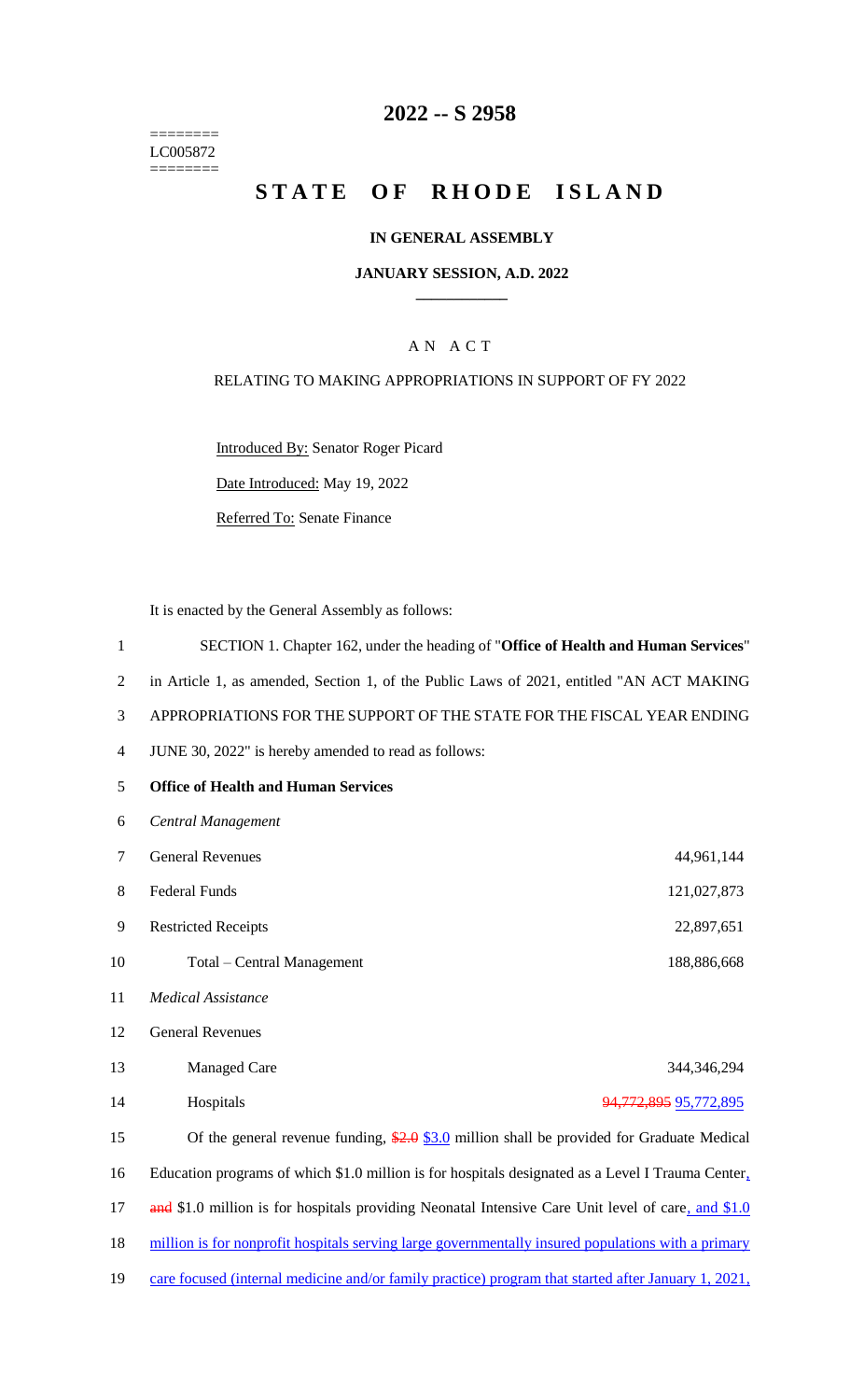- 1 acting as the sole source of immediate access to hospital care for residents of the areas they serve
- 2 and are essential to the maintenance of public health and safety.

| 3              | <b>Nursing Facilities</b>                           | 147,255,515                       |
|----------------|-----------------------------------------------------|-----------------------------------|
| $\overline{4}$ | Home and Community Based Services                   | 43,405,421                        |
| 5              | <b>Other Services</b>                               | 128,944,587                       |
| 6              | Pharmacy                                            | 69,142,220                        |
| $\tau$         | Rhody Health                                        | 188,362,579                       |
| $8\,$          | <b>Other Programs</b>                               | 39,000,000                        |
| 9              | <b>Federal Funds</b>                                |                                   |
| 10             | <b>Managed Care</b>                                 | 509,180,803                       |
| 11             | Hospitals                                           | 120,363,721                       |
| 12             | <b>Nursing Facilities</b>                           | 201,490,261                       |
| 13             | Home and Community Based Services                   | 59,310,041                        |
| 14             | Other Services                                      | 751,902,189                       |
| 15             | Pharmacy                                            | 57,780                            |
| 16             | Rhody Health                                        | 255,260,108                       |
| 17             | Other Programs                                      | 36,288,580                        |
| 18             | <b>Restricted Receipts</b>                          | 17,792,796                        |
| 19             | <b>Total - Medical Assistance</b>                   | 3,006,875,790 3,007,875,790       |
| 20             | Grand Total - Office of Health and Human Services   | 3, 195, 762, 458 3, 196, 762, 458 |
| 21             | SECTION 2. This act shall take effect upon passage. |                                   |

======== LC005872  $=$